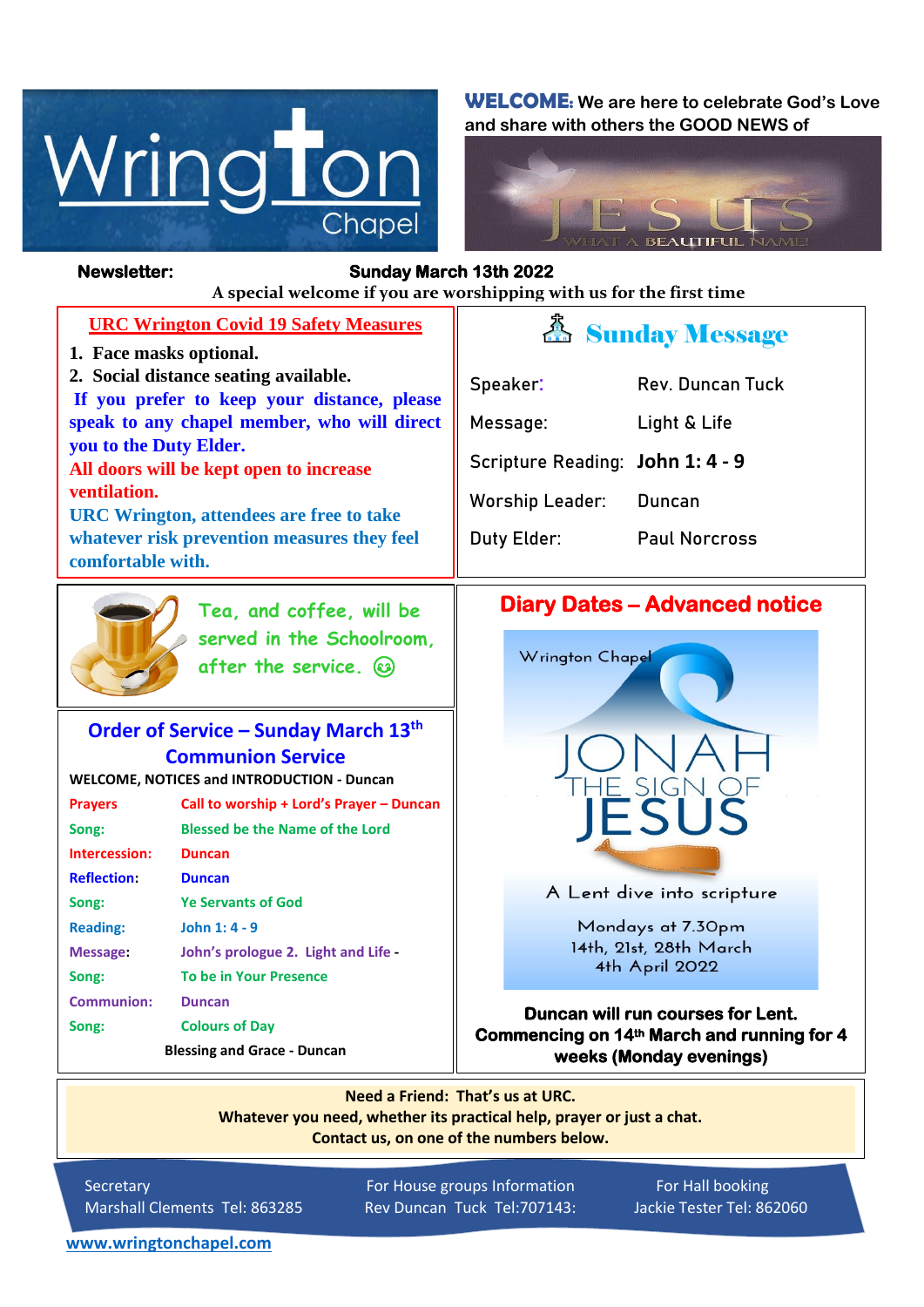#### **Hi Wrington URC**

Last November we published the story of evangelist Elisha Moita who flies regularly with MAF to spread the Gospel in Tanzania.



The response to our appeal for donations was tremendous, and we thought our supporters would like to see the latest photos from our regular Tanzania 'safari' flights. By flying doctors and evangelists to remote communities, MAF safaris bring physical and spiritual support to isolated people.



Thanks to your generosity, pregnant women are safe, young children are vaccinated, the sick and injured receive treatment they would otherwise be denied, and people know God loves them deeply.



**Thank You**